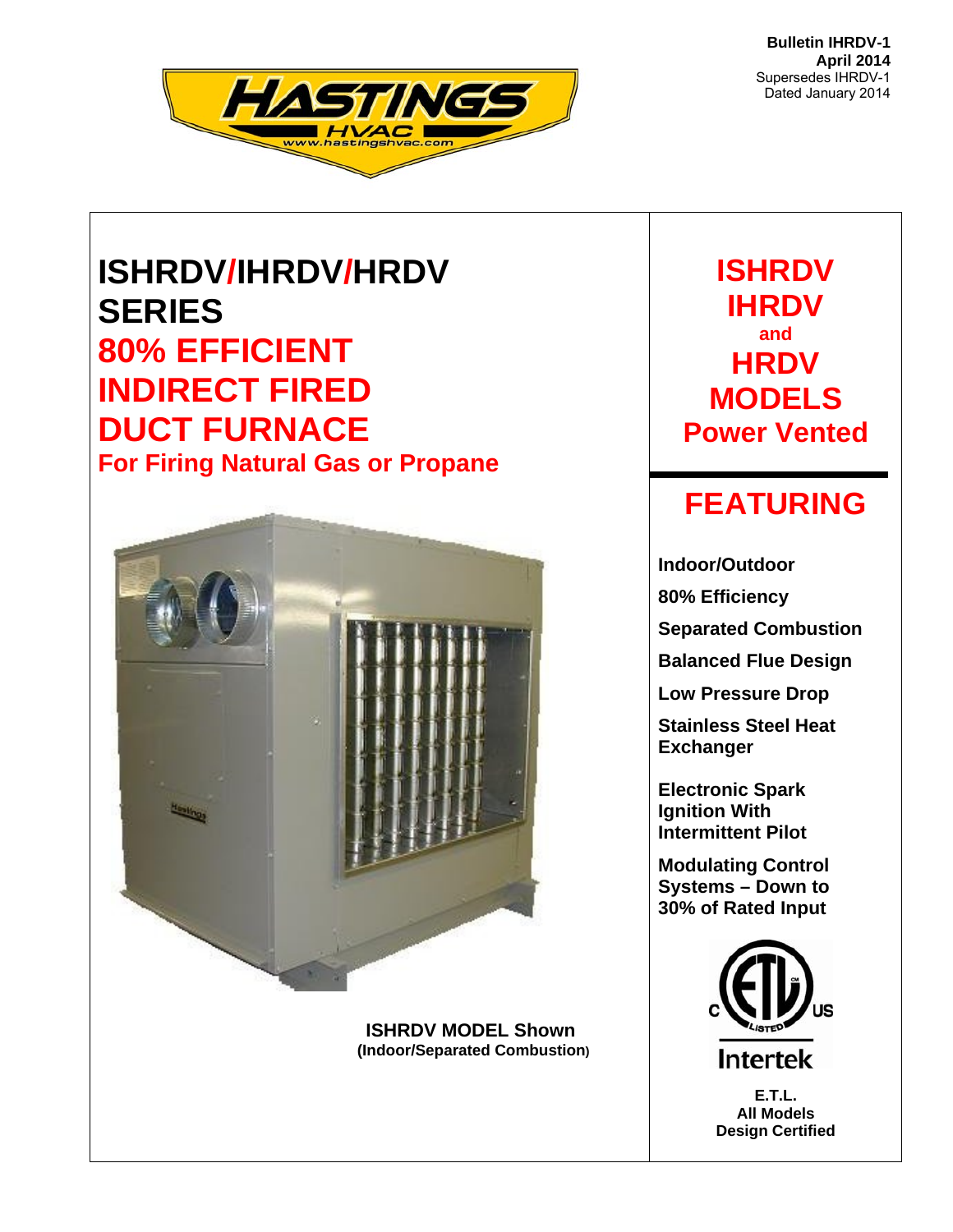## **HRDV SERIES INDOOR/OUTDOOR GAS DUCT FURNACE**

The Hastings "80% Efficient" series is a complete line of duct furnaces for indoor/outdoor installation.

This series of duct furnaces utilizes Hastings' patented airfoil shaped heat exchanger, shown in Figure 1, with horizontal radiation ribs and large free area between tubes to yield high heat transfer and low pressure drop.

#### **Figure 1**



Internal baffles are included to lengthen the path of the hot flue gas, increasing heat transfer. External vertical airfoil baffles are placed between each pair of tubes to cause the air to scrub the tube surfaces and pick up more heat. The external baffles also deflect more air towards the bottom of the tubes where heat pickup is greatest. On high airflow applications (50° F temperature rise and less), the air velocity is so great that the external baffles are unnecessary, and they are

## **Standard Equipment**

#### **Cabinet:**

Aluminized steel weatherproof construction of 20 gauge thickness with enamel exterior finish.

#### **Heating Section:**

All electric-welded heat exchangers:

- 1. Type 409 stainless steel .044" tubes and .050" header plates. Internal baffles are .32" Type 409 stainless steel with stainless steel tips as standard.
- 2. Type 409 stainless steel secondary heat exchanger standard.

Burners are 18 gauge 409 series stainless steel with type 430 stainless steel ribbon inserts to provide automatic pro-portioning of primary combustion air. Burners and pilot are mounted in slide-out burner tray for ease of maintenance. Pilot is intermittent with non-100% shut-off as standard for natural gas and 100% shut-off as standard for propane.

#### **Venting System:**

Power vented "HRDV" outdoor models feature is a balanced flue design with an integral power venter operating to draw combustion air evenly across the burner

removed to reduce even further the already low air pressure drop. As a consequence, by-pass ducts and dampers are eliminated, saving both cost and space. The potential problems of air stratification and heat exchanger burnout associated with furnace by-pass systems are also prevented therefore eliminating the need to oversize the duct furnace to avoid by-pass ducts.

To provide protection against the effects of high temperature and corrosion, the heat exchanger for the "HRDV" series is constructed of 409 stainless steel, which is a low carbon steel containing about 12% chromium and a small amount of nickel that offers greater corrosion resistance.

Single furnaces are available from 160 MBH to 400 MBH heat input. Two identical furnaces, each with individual gas manifold, may be factory assembled for heat inputs of 500 to 800 MBH. Models with suffix "A" consist of two furnaces arranged side by side for high airflow; suffix "B" models have two furnaces in series for high temperature rise.

Several types of modulation are offered to adapt "ISHRDV", "IHRDV" and "HRDV" series furnaces to space heating, make-up air, and combined heating and ventilating applications.

All "80% Efficient" series duct furnaces are E.T.L. designed certified and approved for installation downstream from cooling coils.

while venting the products of combustion at the same time.

Indoor IHRDV models feature (1) exhaust vent connection per duct furnace with (2) piece door construction.

Indoor ISHRDV separated combustion models feature (1) exhaust vent connection and (1) combustion air inlet connection per duct furnace with (2) piece door construction.

#### **Gas and Electrical Components**

Combination Redundant Gas Valve with electronic spark ignition system, high limit control, 115/24 volt control transformer.

#### **Electrical System:**

115 volt primary with 24 volt control circuit.

#### **Gas System:**

For inlet gas pressure of 6" to 14" w.c. natural gas, or 11" to 14" w.c. propane.

#### **Certification:** E.T.L.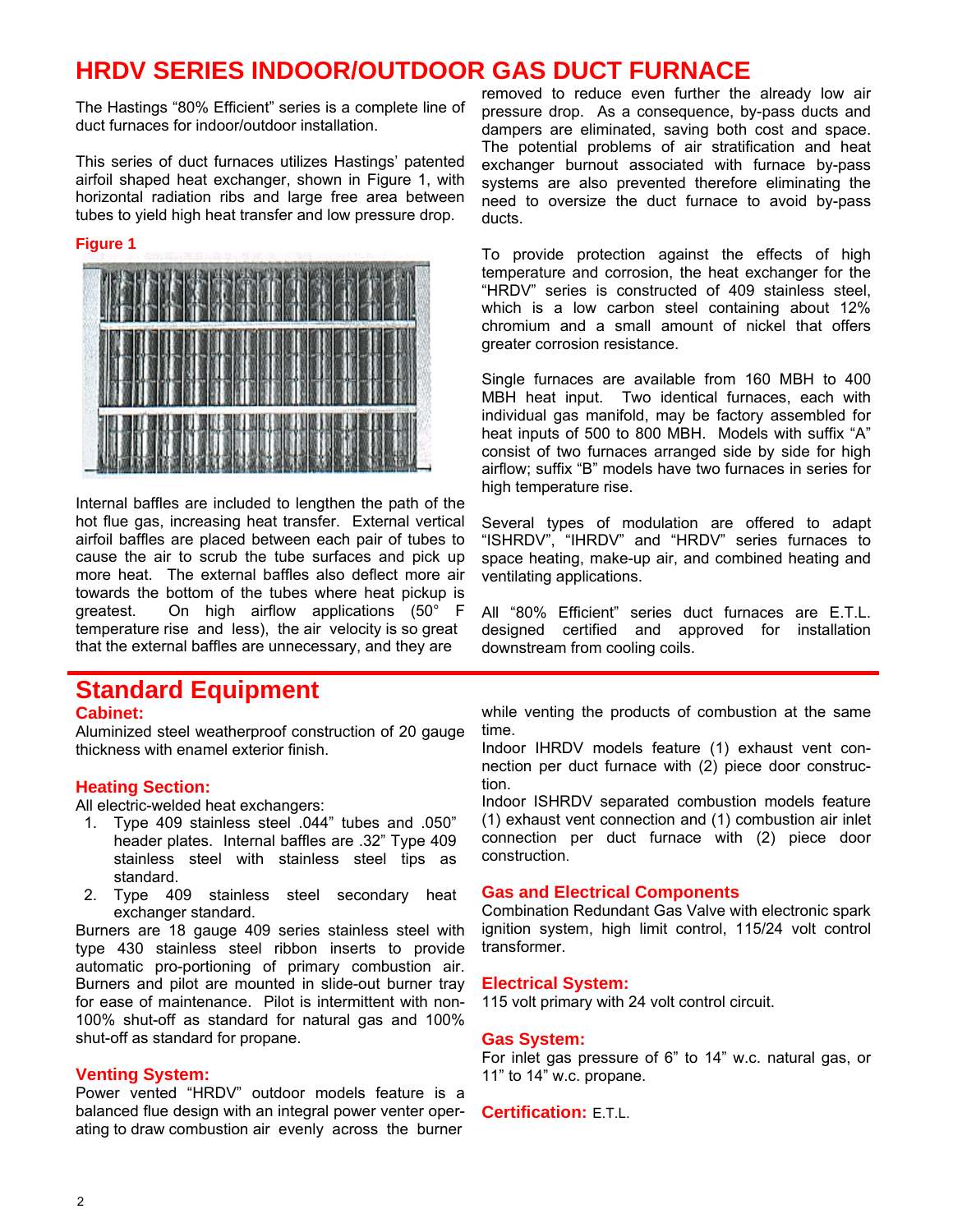### **Optional Items:**

**Intermittent Pilot with 100% shut-off** – Provides increased safety for natural gas firing (standard on propane fired units). If pilot fails to ignite within a given time period, system will lockout and require manual restarting.

**230/115 OR 460/115 TRANSFORMERS/24 volt control circuit –** For high voltage applications.

#### **High fuel pressure regulators:**

a. ½ lb. to 5 lb. line pressure

b. 6 lb. to 40 lb. line pressure (specify gas pressure)

**Two-stage gas valve** – Provides both 100% and 50% gas input to yield two firing levels. Should be used with two stage thermostat (Natural gas only)

**Separated combustion** – For applications requiring outside air for combustion.

**"Selectra" Modulation Systems** – Provides burner modulation down to 30% of full rate input.

**MS-1:** For applications requiring only make-up air. Maxitrol solid state electronic modulated system provides constant leaving air temperature. Wall mounted temperature Selectra Dial permits adjustment of discharge air temperature from convenient location.

**MS-2:** For space heating only applications. Maxitrol solid state electronic modulating system provides continuous blower operation and extremely close control of space temperature, by a wallmounted "Selectrastat". Sensitive to 1/10° F.

**MS-3:** For make-up air and space heating applications. Same as MS-1, but with two-position over-riding room thermostat for space heating as well as make-up air.

**MS-5:** For interface to modulation input signal, 20-4 MA or 0-10 VDC.

### **Selection Procedure**

- 1. Determine required model size from performance tables using desired Btuh output. With desired temperature rise, read pressure drop and corresponding airflow.
- 2. Specify the type of fuel, and any optional items or **Selection:**



Indoor Indoor Outdoor **MBH Input High SCFM**<br>Separated From Performance Add if temp **Separated** From Performance Add if temp. rise<br>Combustion tables on page 4 50° or less tables on page 4

**Example:** Select rooftop duct furnace for required Btuh output with 40° F temperature rise. Application is space heating with inlet temperature of 60° F in non-corrosive environment. Fuel is natural gas.

- accessories. 1. From Table 1, model size no. 400 is chosen with 320,000 Btuh output. For 40° F rise, pressure  $drop = 0.080$ " W.C. and airflow = 7,407 SCFM.
	- 2. HRDV-400 model is picked. MODEL DESIGNATION

Selection is thus complete:

HRDV-400 with 409 stainless steel heat exchanger for natural gas firing. Unit develops 320,000 Btuh output at 0.80" w.c. pressure drop with 40° F rise and 7,407 SCFM.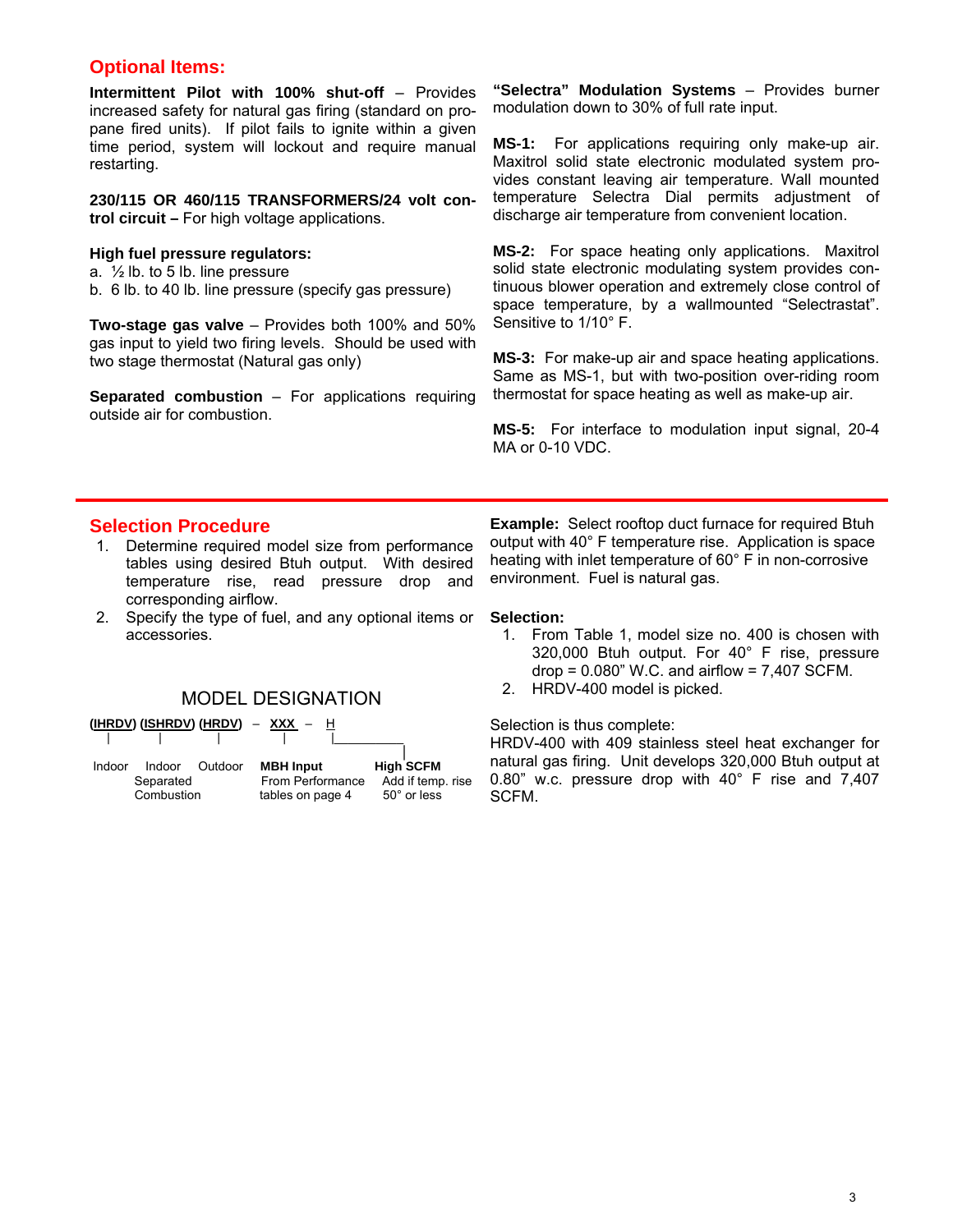### **TABLE 1 – PERFORMANCE FOR SINGLE AND PARALLEL BANK FURNACE MODELS**

|                  | Air Temp. Rise (F°)* |                 | $50^\circ$<br>$10^{\circ}$<br>$20^{\circ}$<br>$30^\circ$<br>$40^{\circ}$ |       |                       |       |       |
|------------------|----------------------|-----------------|--------------------------------------------------------------------------|-------|-----------------------|-------|-------|
| Model No. And    | <b>Btuh</b>          | <b>Shipping</b> |                                                                          |       | <b>HIGH AIR FLOW</b>  |       |       |
| <b>MBH Input</b> | Output               | Weight (Lbs.)   |                                                                          |       | <b>Airflow (SCFM)</b> |       |       |
| 160              | 128,000              | 445             | 11852                                                                    | 5926  | 3951                  | 2963  | 2370  |
| 210              | 168.000              | 464             | 15556                                                                    | 7778  | 5185                  | 3889  | 3111  |
| 250              | 200,000              | 542             | 18519                                                                    | 9259  | 6173                  | 4630  | 3704  |
| 300              | 240,000              | 558             | 22222                                                                    | 11111 | 7407                  | 5556  | 4444  |
| 400              | 320,000              | 662             | 29630                                                                    | 14815 | 9877                  | 7407  | 5926  |
| 500A             | 400,000              | 1114            | 37038                                                                    | 18518 | 12346                 | 9260  | 7408  |
| 600A             | 480,000              | 1246            | 44444                                                                    | 22222 | 14814                 | 11112 | 8888  |
| 800A             | 640,000              | 1454            | 59630                                                                    | 29630 | 19754                 | 14814 | 11852 |

|                  | Air Temp. Rise (F°)* | $60^\circ$<br>70°<br>$80^\circ$<br>$90^\circ$ |      |      |                          |      | $100^\circ$ |
|------------------|----------------------|-----------------------------------------------|------|------|--------------------------|------|-------------|
| Model No. And    | <b>Btuh</b>          | <b>Shipping</b>                               |      |      | <b>STANDARD AIR FLOW</b> |      |             |
| <b>MBH</b> Input | Output               | Weight (Lbs.)                                 |      |      | <b>Airflow (SCFM</b>     |      |             |
| 160              | 128,000              | 445                                           | 1975 | 1693 | 1481                     | 1317 | 1185        |
| 210              | 168,000              | 464                                           | 2593 | 2222 | 1944                     | 1728 | 1556        |
| 250              | 200,000              | 542                                           | 3086 | 2646 | 2315                     | 2058 | 1852        |
| 300              | 240,000              | 558                                           | 3704 | 3175 | 2778                     | 2469 | 2222        |
| 400              | 320,000              | 662                                           | 4938 | 4233 | 3704                     | 3292 | 2963        |
| 500A             | 400,000              | 1114                                          | 6172 | 5292 | 4630                     | 4116 | 3704        |
| 600A             | 480,000              | 1246                                          | 7408 | 6350 | 5556                     | 4938 | 4444        |
| 800A             | 640,000              | 1454                                          | 9876 | 8466 | 7408                     | 6584 | 5926        |

#### **TABLE 2 – PERFORMANCE FOR SERIES BANK FURNACE MODELS**

|                                   | Air Temp. Rise (F°)*  |                                  | $60^\circ$ | 70°<br>$80^\circ$<br>$90^\circ$<br>$100^\circ$<br>$110^\circ$ |      |      |      |      | $120^\circ$ |
|-----------------------------------|-----------------------|----------------------------------|------------|---------------------------------------------------------------|------|------|------|------|-------------|
| Model No. And<br><b>MBH Input</b> | <b>Btuh</b><br>Output | <b>Shipping</b><br>Weight (Lbs.) |            | <b>Airflow (SCFM)</b>                                         |      |      |      |      |             |
| 500B                              | 400,000               | 1074                             | 6172       | 5292                                                          | 4630 | 4116 | 3704 | 3367 | 3086        |
| 600B                              | 480,000               | 1106                             | 7408       | 6350                                                          | 5556 | 4938 | 4444 | 4040 | 3704        |
| 800B                              | 640,000               | 1316                             | 9876       | 8466                                                          | 7408 | 6584 | 5926 | 5387 | 4938        |

NOTE: For models 500A, 600A, 800A, 500B, 600B, and 800B, E.T.L. approved design certification applies to individual duct furnaces only.

(\*) High SCFM type "H" duct furnaces with all the above Series Bank Models or with Single or Parallel Bank Models having 50 degree temperature rise or less. E.T.L. approved design certification only applies on installations on the positive side of air supply.

#### **TABLE 3 – AMP DRAW RATING**

| <b>Model No. MBH Input</b> | <b>On-Off Amp</b> | Selectra (S3) Amp | Sig. Cond. AMP |
|----------------------------|-------------------|-------------------|----------------|
| 160                        | 3.5               | 3.8               | 3.8            |
| 210                        | 3.5               | 3.8               | 3.8            |
| 250                        | 3.5               | 3.8               | 3.8            |
| 300                        | 3.5               | 3.8               | 3.8            |
| 400                        | 3.5               | 3.8               | 3.8            |
| 500A                       | 6.9               | 7.5               | 7.2            |
| 600A                       | 6.9               | 7.5               | 7.2            |
| 800A                       | 6.9               | 7.5               | 7.2            |
| 500B                       | 6.9               | 7.5               | 7.2            |
| 600B                       | 6.9               | 7.5               | 7.2            |
| 800B                       | 6.9               | 7.5               | 7.2            |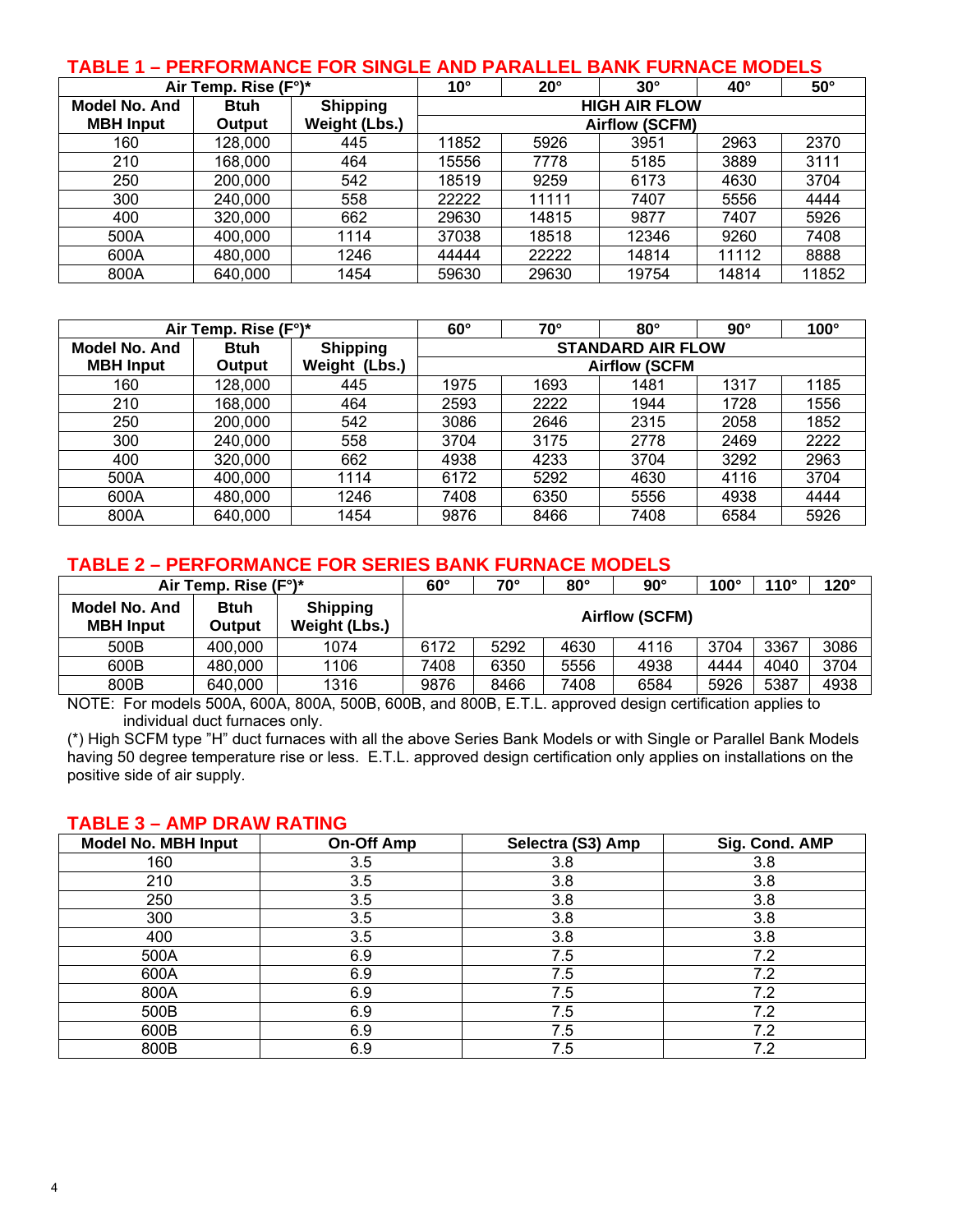

**Note:** Standard Low CFM furnaces used with single bank "A" units having higher than 40° temperature rise. Resistance Chart applies to all 80% Efficient models.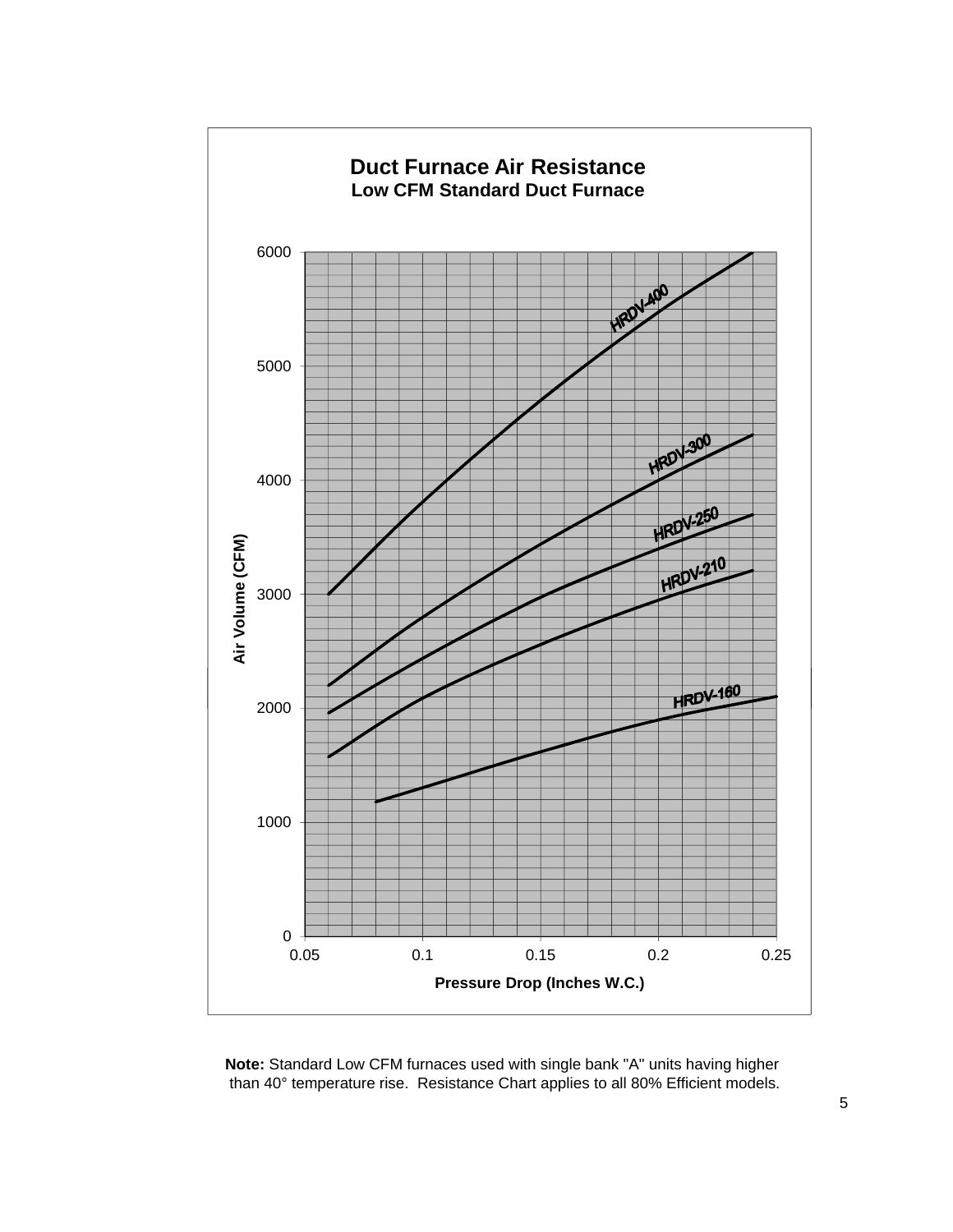

 **Note:** High CFM Type "H" furnaces used with double bank "B" units and single bank "A" units having 60° or less air temperature rise. Resistanc Chart applies to all 80% Efficient models.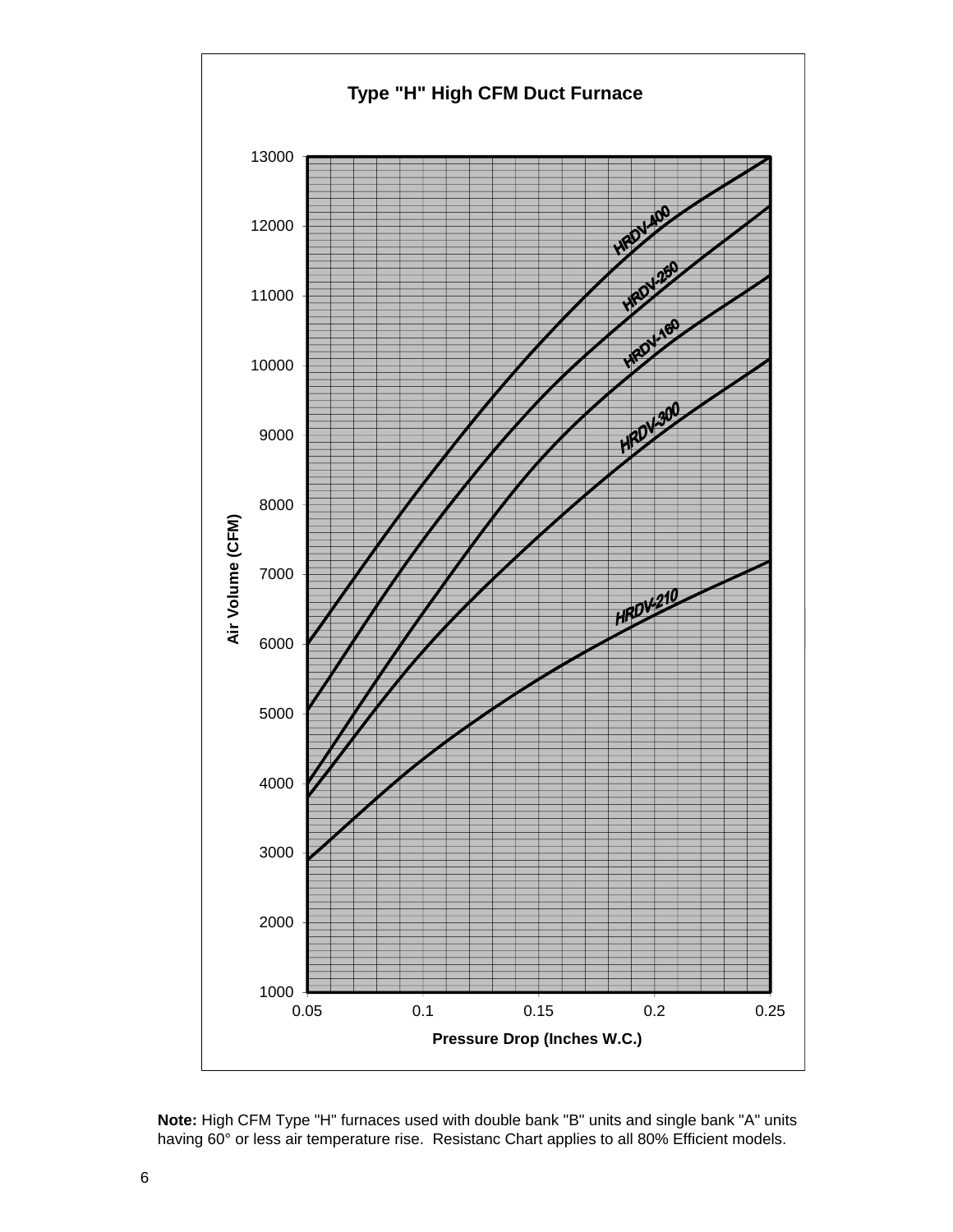# **Dimensions**



|           |        |        | ISHRDV, IHRDV, HRDV MODEL NO. |         |        |
|-----------|--------|--------|-------------------------------|---------|--------|
|           | 160    | 210    | 250                           | 300     | 400    |
| A         | 41 3/8 | 41 3/8 | 52 1/16                       | 52 1/16 | 65 1/2 |
| AA        |        |        |                               |         |        |
| B         | 28 3/4 | 28 3/4 | 39 1/2                        | 39 1/2  | 52 7/8 |
| <b>BB</b> |        |        |                               |         |        |
| C         | 32 5/8 | 32 5/8 | 43 3/8                        | 43 3/8  | 56 7/8 |
| cc        |        |        |                               |         |        |
| D         |        |        |                               |         |        |
| <b>DD</b> | (2) 6  | (2) 6  | (2) 6                         | (2) 6   | (2) 6  |

NOTE: All dimensions in inches. Check installation manual for recommended clearances. \*Indoor Separated Combustion model will have (1) venter outlet and (1) combustion air inlet per duct furnace.

|           |         |         | ISHRDV, IHRDV, HRDV MODEL NO. |         |         |        |
|-----------|---------|---------|-------------------------------|---------|---------|--------|
|           | 500-A   | 500-B   | 600-A                         | 600-B   | 800-A   | 800-B  |
| A         |         | 52 1/16 |                               | 52 1/16 |         | 65 1/2 |
| AA        | 104 1/8 |         | 104 1/8                       |         | 131     |        |
| B         |         | 39 1/2  |                               | 39 1/2  | -       | 52 7/8 |
| <b>BB</b> | 87 3/4  |         | 87 3/4                        |         | 114 5/8 |        |
| C         |         | 46 3/8  |                               | 43 3/8  |         | 56 7/8 |
| cc        |         |         | 69 5/8                        |         | 74 5/8  |        |
| D         | (2)6    | (2)6    | (2)6                          | (2) 6   | (2)6    | (2)6   |
| <b>DD</b> | (4)6    | (4) 6   | (4) 6                         | (4) 6   | (4) 6   | (4)6   |

NOTE: All dimensions in inches. Check installation manual for recommended clearances.

\*Indoor Separated Combustion model will have (1) venter outlet and (1) combustion air inlet per duct furnace.